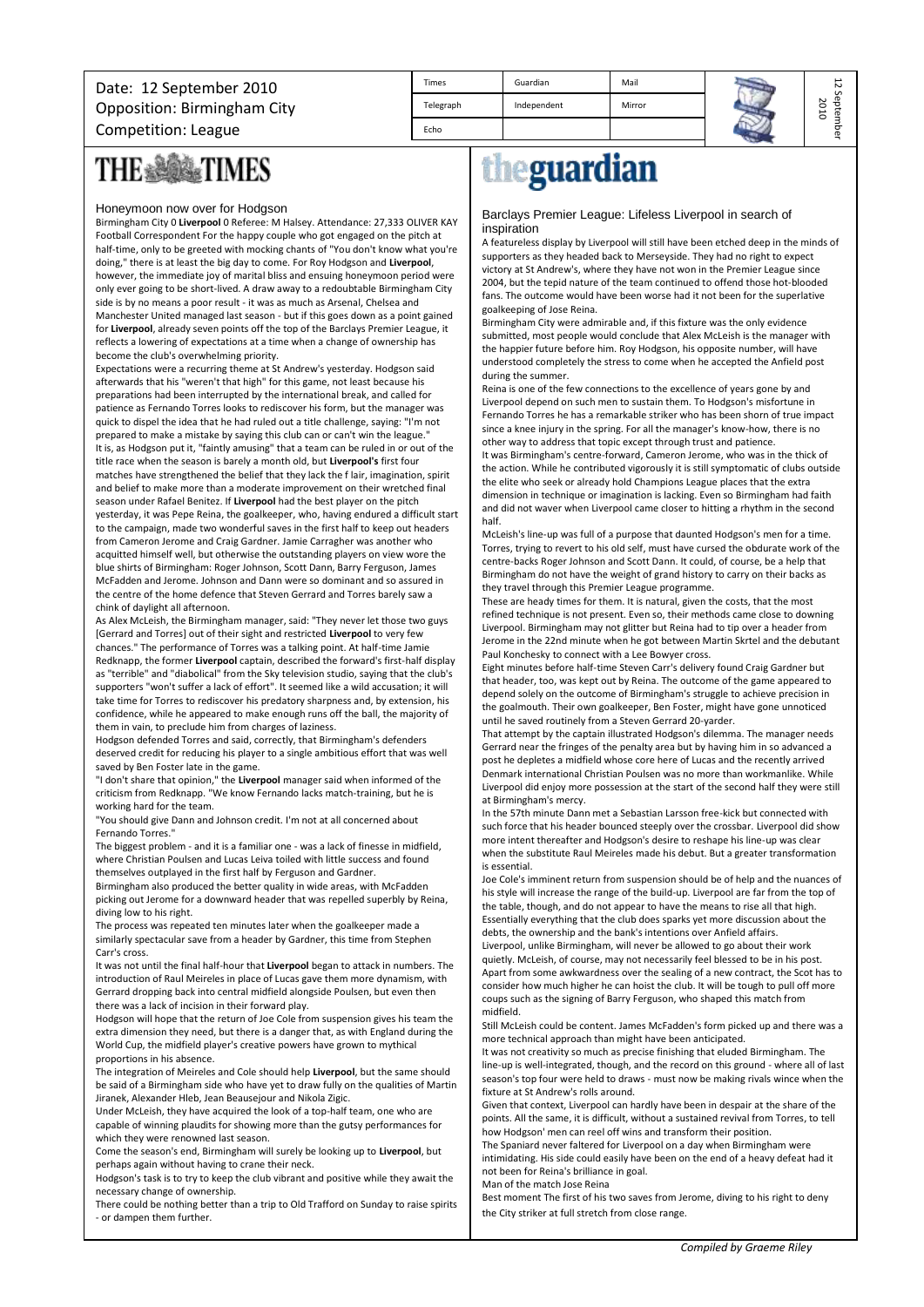| Date: 12 September 2010            | Times     | Guardian    | Mail   |             |
|------------------------------------|-----------|-------------|--------|-------------|
| <b>Opposition: Birmingham City</b> | Telegraph | Independent | Mirror | $\sim$<br>요 |
| Competition: League                | Echo      |             |        |             |

## The sale Mail

Reina to the rescue for Roy's rabble

Birmingham 0 Liverpool 0

Next: West Bromwich Albion v BIRMINGHAM CITY (Sat); Manchester Utd v LIVERPOOL (Sun) IT HAS been 13 months since Roy Hodgson last tasted victory away from home in the Barclays Premier League and, judging by this, it could be a good whi le longer yet. Especially when Manchester United come next. His Liverpool team appear to be travelling as badly as a Fulham side who won away only once in the league last season -- the failure even to begin to trouble Birmingham yesterday a real concern for the new Anfield manager. Hodgson remained relatively calm afterwards, citing the fact that these are still early days; that such things can happen at the end of an international week; that Birmingham deserved credit for playing as well as they did, not least in defence where Alex McLeish has organised them magnificently. But it already seems Hodgson has his work cut out if he is to improve on the seventh place Liverpool achieved under Rafa Benitez in May. They might continue to possess real quality in the likes of Steven Gerrard, Fernando Torres, Pepe Reina and Jamie Carragher but too many of the players who stand alongside them simply don't appear good enough to be representing a team with serious designs on the Champions League. Yesterday Lucas Leiva and Christian Poulsen looked inferior to their more immediate predecessors. The central midfield pairing of Xabi Alonso and Javier Mascherano was as good as any in the Premier League. The same cannot be said of these two, who were not even a match for Craig Gardner and Barry Ferguson. For Gerrard and Torres, the apparent inability of their colleagues to pass the ball with any kind of fluency caused real frustration. In the end, Gerrard decided to drop deeper, if only to get more involved and inject a bit of urgency into Liverpool's football. He may have also lost a bit of patience with Torres, who for all the faults of his less gifted teammates also had something of a horror show. When fit and in form, he is among the finest strikers in the world, as he proved during his first season at Anfield. On yesterday's evidence he is still short of both, the sight of him shooting wildly from the tightest of angles when Gerrard was accelerating towards the edge of the six-yard box pretty much summing up his afternoon. Gerrard threw his hands into the air in exasperation, and one wonders if both of them might now regret not moving on when they had the chance. Torres seems far from happy, judging by his body language. Right now there are no such concerns at Birmingham. They were much the better side going forward, too, and had it not been for Reina they would have won this comfortably. Benitez never beat Birmingham in the league and Hodgson may now appreciate why, because McLeish and his men certainly had the measure of Liverpool this time. After an opening 20 minutes memorable only for the sight of Torres shooting weakly and Gerrard sustaining a nasty cut to his ear in a collision with Ferguson, Birmingham started to apply some pressure. A super cross from Lee Bowyer was met by Cameron Jerome with an excellent header, but Reina somehow conjured a save as good as any he will make this year. Gardner then met a ball from Sebastian Larsson with a shot that looped over the crossbar and Reina excelled again in denying Jerome for a second time, intercepting a cross from Larsson just as Birmingham's striker prepared to unleash another header. What fol lowed was just as impressive, Reina producing the third such save to stop a Gardner header that owed much to the quality of the cross from Stephen Carr. There was further disappointment for Birmingham when Roger Johnson failed to convert a fine delivery from the excellent Ferguson. In fairness to Johnson, he did all that was asked of him in defence alongside Scott Dann. The uncertainty in Liverpool's defensive ranks continued after the break, the arrival of Paul Konchesky doing little to raise standards at the back. A teasing free-kick from Larsson was allowed to bounce behind the back four, only just clearing an exposed Reina's bar. Only when Gerrard dropped into a more central role did Liverpool begin to gain some momentum but even then the better chances fell to Birmingham. While Reina remained on alert, Ben Foster enjoyed one of his easier days at the opposite end. He denied Gerrard and Torres but his goal was not often threatened. Jerome cursed his luck after directing a header wide when he real ly should have scored, leaving Birmingham to reflect not so much on a point gained but a major opportunity lost. They continue to grow under the management of McLeish, and had they secured the three points they deserved they would have been among the Champions League places this morning - the kind of territory Liverpool used to occupy but not at the moment and not any time soon, given the way they have started this campaign. They were awful at Manchester City, and hugely disappointing here too. Next stop Old Trafford.

BIRMINGHAM CITY (4-4-2): Foster 6; Carr 6, Johnson 7, Dann 7, Ridgewell 6; Larsson 7, Gardner 7, Ferguson 7, Bowyer 6; Jerome 7, McFadden 6 (Zigic 90min). Subs not used: Taylor, Murphy, Derbyshire, Michel, Fahey, Jiranek. Booked: Gardner.

LIVERPOOL (4-4-1-1): Reina 8; Johnson 6, Carragher 6, Skrtel 6, Konchesky 6 (Agger 78); Maxi 6, Lucas 5 (Meireles 76), Poulsen 5, Jovanovic 5; Gerrard 6; Torres 5. Subs not used: Jones, Pacheco, Kyrgiakos, Babel, Ngog. Man of the match: Pepe Reina. Referee: Mark Halsey 7. Attendance: 27,333.

### **The Daily Telegraph**

Torres toils as Liverpool struggle to find any spark Birmingham City 0 Liverpool 0 Att 27,333

LIVERPOOL were as disappointing as Birmingham City were impressive here yesterday. Alex McLeish's tight unit of a team are up and running brightly, rising to fifth in the Premier League, while Roy Hodgson clearly has much work still to do to shift 13th-placed Liverpool into top gear. Liverpool's 4-2-3-1 shape had been familiar enough but Javier Mascherano's departure cannot be covered easily. Christian Poulsen and Lucas lack the mobility and passing range of the Mascherano-Xabi Alonso axis. One clunky first touch from Lucas almost brought him serious injury as Craig Gardner leapt in for the over-run ball. Raul Meireles, wearing the No4 shirt vacated by the hapless Alberto Aquilani, arrived late on and looked every inch the experienced Champions League campaigner that he is. For all the critical hubbub around Liverpool yesterday they will boast more substantial attacking options when Meireles, Joe Cole and Dirk Kuyt replace Lucas, Maxi Rodriguez and Milan Jovanovic.

For all the talk of Hodgson's honeymoon being over, he rightly stresses that Liverpool are a "work in progress'', that he needs time to bed players in and a few more games for Fernando Torres to regain his famous sharpness. Jamie Redknapp's half-time critique on Sky of Torres' performance as "diabolical'' was excessive. The Spaniard was not at the races yesterday, fluffing a good chance created by Glenn Johnson, but he remains a thoroughbred and will come good. Amid the inquest into Liverpool's continued sluggish start to the season it needs remembering that it takes two to tangle, that the Premier League abounds with opponents as well organised and spirited as McLeish's. Birmingham were excellent, full of organisation and spirit, pushing confidently forward through their

4-4-1-1 formation with James McFadden earning particular praise from his manager. "James McFadden answered a few critics,'' said McLeish, elaborating that his fellow Scot's application and fitness had been questioned north of the border. "He's one of the best trainers at the club, if not the best.'' It helps that McLeish uses McFadden so shrewdly, playing him in the hole where his close control causes opponents most trouble.

Only Pepe Reina's reflexes kept McLeish's men at bay, the Liverpool keeper pulling off his first stunning save by pushing away a Cameron Jerome header. Still Birmingham pressed, delighting the St Andrew's public.

Sebastian Larsson dribbled in from the right, eluding the sluggish Poulsen before cutting the ball back to Gardner, whose effort looped over.

Then Gardner, McFadden and Larsson combined to work the ball to Jerome but there was Reina again, cutting out the danger. The Spanish keeper then somehow denied Gardner.

Much of Birmingham's threat emanated from Barry Ferguson, who was hailed as "fantastic'' by McLeish for running operations from deep midfield. "We don't get enough credit for the way we try to play,'' said Ferguson. "We play good football. We're always confident and you could see the work ethic of the team. It's outstanding.'' After Reina, Ferguson was man of the match. He constantly pinged balls forward, often angling them over the head of Martin Skrtel to Jerome. The sooner Daniel Agger replaces Skrtel in the heart of Liverpool's defence the better. Agger had been filling in at left-back, a situation that was far from ideal and one Hodgson hopes to have rectified by Paul Konchesky's recruitment.

Hardly Alan Kennedy or Joey Jones, Konchesky is at least more defensively sound than Emiliano Insua, although his passing lacked accuracy, certainly in an impoverished first half for Liverpool. For long periods, Hodgson's side seemed trapped in a state of ennui, the lacklustre Torres following Konchesky in surrendering the ball cheaply. Such was his seemingly frustrated nature that Torres followed through on Roger Johnson.

Torres was isolated at times despite Steven Gerrard's attempts to join him. Gerrard himself revealed only glimpses of the form that has vivified England in recent days. Liverpool's captain had one shot saved as the second half opened but Ben Foster was in good form, providing another reminder of the excellence of Birmingham's goalkeeping department that so improved Joe Hart. When Gerrard took a painful whack in the right ear from Ferguson it at least provided evidence that if you cut him open he bleeds Liverpool red. Birmingham looked the likelier to draw first blood, Scott Dann heading down and over then Jerome nodding the ball wide after Konchesky had gifted possession to Stephen Carr. Liverpool's inertia was captured in the 73rd minute when Glenn Johnson dribbled around in the final third, searching vainfully for a teammate to show.

Liverpool's lack of a cutting edge was highlighted when Torres displayed little interest in contesting a loose ball with Dann, who was thundering in, drawing lengthy applause from McLeish. "The players put in a phenomenal shift,'' said McLeish as the Blues stretched their unbeaten League record at St Andrew's to 17. As well as the quality of Birmingham's performance, the match was also memorable for some touches of humanity. At half-time, a Birmingham fan proposed to his girlfriend as St Andrew's bayed with a chant of "you don't know what you're doing''. At the final whistle, Ferguson walked across and hugged Mark Halsey, the referee who is returning to football after overcoming cancer. Class.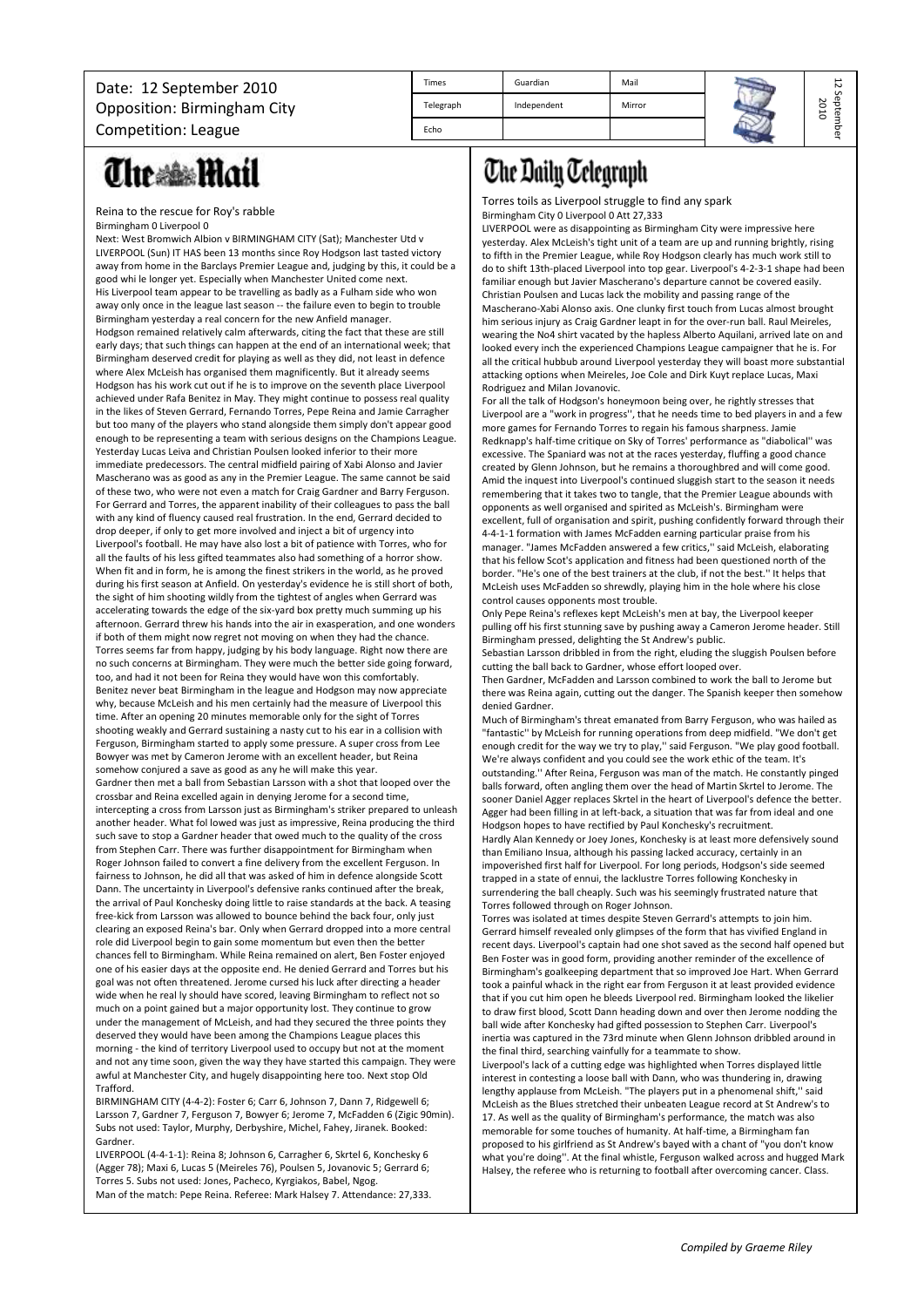| Date: 12 September 2010            |
|------------------------------------|
| <b>Opposition: Birmingham City</b> |
| <b>Competition: League</b>         |

| Times     | Guardian    | Mail   | . .<br>N |
|-----------|-------------|--------|----------|
| Telegraph | Independent | Mirror | N<br>⊂   |
| Echo      |             |        | œ        |

### **THEX** EPENDENT

Hodgson stands up for 'terrible' Torres in wake of TV attack ROY HODGSON must hope that sooner or later the black cloud hanging over the head of Fernando Torres will disappear but against Birmingham City yesterday Liverpool's famous centre-forward looked distinctly like a man who wished he was elsewhere. With a nod in the direction of Alex McLeish's side, who were the better team, if this afternoon was memorable for anything then it was a turgid Liverpool performance. Torres was not the only man in a red shirt who looked off the pace but at times it was painful how far he looked from the player who scored 33 goals in his first season at the club and has become one of the best strikers of his generation. It was one of those days for Liverpool, one of those days when Steven Gerrard spends much of his time throwing his hands in the air and looking skywards in despair. Afterwards Hodgson put a brave face on it. But there was no more trenchant criticism of Torres than from Jamie Redknapp, the Sky Sports pundit, who described the Liverpool striker's first half performance as "diabolical". Redknapp, a former Liverpool captain, said: "Out there for 45 minutes he [Torres] has been terrible. He hasn't got hold of the ball, he hasn't chased, he's got frustrated, he could have been booked. He's been diabolical. I'm

his biggest fan and I love seeing him. Of course you have to give [Roger] Johnson and [Scott] Dann credit but he's shown no appetite for the game. He's looked frustrated, sloppy, lethargic."

Torres cannot take all the responsibility for Liverpool's start to the season, but in a team that is struggling desperately for form, they need something from their famous No 9 to spark them into life. He scored against West Bromwich Albion last month and twice for Spain against Liechtenstein in Euro 2012 qualifiers but there is still the glumness about him that accompanied his demotion to substitute for Spain at the World Cup finals. These are early days for Hodgson and the team he is trying to build but at Liverpool the expectations are such that the early days do not last long. They have one win from their first four games and the manner of their draw yesterday was the greatest cause for concern. They were flat and, for long periods, they were outplayed. The Liverpool manager came to the defence of Torres, rejecting the criticisms of Redknapp and pleading the case that his striker was still not completely fit. Knee and groin problems slowed Torres all last season and, with the other strikers at his disposal, Hodgson has little chance but to persist with the player. Hodgson said: "I don't share that opinion [of Redknapp]. He [Torres] is working hard for the team. As we saw towards the end of the game, he's a constant thorn in the sides of defenders and I think you should give the defenders Dann and Johnson a lot of credit for making life difficult for him. "We know that he lacks match training. He missed matches at the end of last year and he missed matches during the World Cup. But I'm not at all concerned about Fernando Torres. He will get better and better as the season goes on and I believe that, whether or not we will be discussing this is a good season or a bad season, we will be doing that in May, we won't be doing it at the beginning of September." McLeish's team have not been beaten at St Andrews for 17 games and they have a robustness that makes them hard to break down. It was not pretty but Birmingham's central defenders Dann and Johnson stuck close to Torres. Craig Gardner and Barry Ferguson did the same to Gerrard and their reward is a draw that takes them to fifth in the Premier League. It was Pepe Reina who kept Liverpool in the game in the first half making three crucial saves, the third of which from Gardner's close-range shot was extraordinary. In a heartbeat, Reina got down low to his right to keep the ball out. Twice he stopped Cameron Jerome when the Liverpool defence melted away in front of him. The chances for McLeish's side far out-numbered those for Liverpool. Dann should have done better when he headed the ball downwards from Seb Larsson's free-kick from the right on 57 minutes and it bounced up and over the bar. Jerome had another header at the back post on 70 minutes.

The Birmingham manager could justifiably say that his team were disappointed with not having won the game but that was not his overriding emotion. "We never took our chances so that is why we did not win but I have to be thrilled with the performance and the chances we created," he said. "You have to say that Pepe Reina was outstanding for them. They were certainly great saves.

"As for our defenders I would like to believe that they were the reason [Torres was kept so quiet]. Our two are difficult to play against. They keep their concentration. Liverpool had that wee bit of ascendancy in the second half, Gerrard got influential, and we kept our concentration." For Liverpool, there were debuts for Paul Konchesky and Raul Meireles which reflects the changes that the team are adapting to under a new manager. Both of them looked reasonably solid: it is the likes of Torres, not to mention Gerrard's increasing frustration, that are a greater cause for concern for Hodgson. Only once did Torres really work Ben Foster with an explosive near post shot on 63 minutes that he might have cut back to Gerrard. It was hard to remember another decent effort from Hodgson's team who now have five points in four games and sit one place behind Bolton Wanderers in the unfamiliar position of 13th in the table for a club of such reputation.

Not since 15 August has Hodgson won a game away from home as a Premier League manager and the signs are that it will be on their travels this season that Liverpool will struggle. He talked up the return of Joe Cole yesterday after the game and, of course, they are missing Dirk Kuyt for the long term. But what they really need is a spark of inspiration from Torres.

#### MATCH FACTS

Birmingham 4-4-2: Foster; Carr, Johnson, Dann, Ridgewell; Larsson, Gardner, Ferguson, Bowyer; Jerome, McFadden (Zigic, 89). Substitutes not used: Taylor (gk), Murphy, Derbyshire, Michel, Fahey, Jiranek.

Liverpool 4-4-1-1: Reina, Johnson, Carragher, Skrtel, Konchesky (Agger, 78); Maxi, Lucas (Meireles, 76), Poulsen, Jovanovic; Gerrard; Torres. Substitutes not used: Jones (gk), Pacheco, Kyrgiakos, Babel, Ngog. Booked: Birmingham Gardner.

Man of the match Roger Johnson

Possession Birmingham 42% Liverpool 58%.

Shots on target Birmingham 2, Liverpool 3.

Referee M Halsey (Lancashire). Attendance 27,333 Match rating 5/10.



| DIABOLICAL, TERRIBLE, SLOPPY AND FED UP; Redknapp* blasts tepid |  |  |  |  |
|-----------------------------------------------------------------|--|--|--|--|
| Torres as fears mount                                           |  |  |  |  |

Birmingham 0 Liverpool 0

FERNANDO TORRES was branded "diabolical" in an amazing blast from TV pundit Jamie Redknapp.

As Liverpool's talisman struggled to regain his scoring touch in a dismal stalemate at St Andrews, former Anfield favourite Redknapp accused the Spanish striker of lacking interest.

Torres scored twice for World Cup holders Spain against Liechtenstein last week. But he boarded the team coach last night escorted by three security guards and with a face like thunder after drawing another blank for Liverpool. Sky Sports analyst Redknapp panned Torres, saying: "Fans will suffer to a certain extent when you give the ball away, but they won't suffer a lack of effort.

"Out there for 45 minutes today he (Torres) has been terrible. He hasn't got hold of the ball, he hasn't chased, he's got frustrated, he could have been booked, he's been diabolical.

"I'm his biggest fan, and of course you have to give (Roger) Johnson and (Scott) Dann credit, but he's shown no appetite for the game.

"He's looked frustrated, sloppy, lethargic. I know people talk about his rustiness, but he looked fed-up."

Redknapp went on to write off Liverpool's title chances, adding: "It's completely unrealistic to think Liverpool can win the title. They need a couple of stars" But Kop boss Roy Hodgson hit back: "I don't share that opinion - Fernando is working hard for the team and is a constant thorn in the side of defenders."